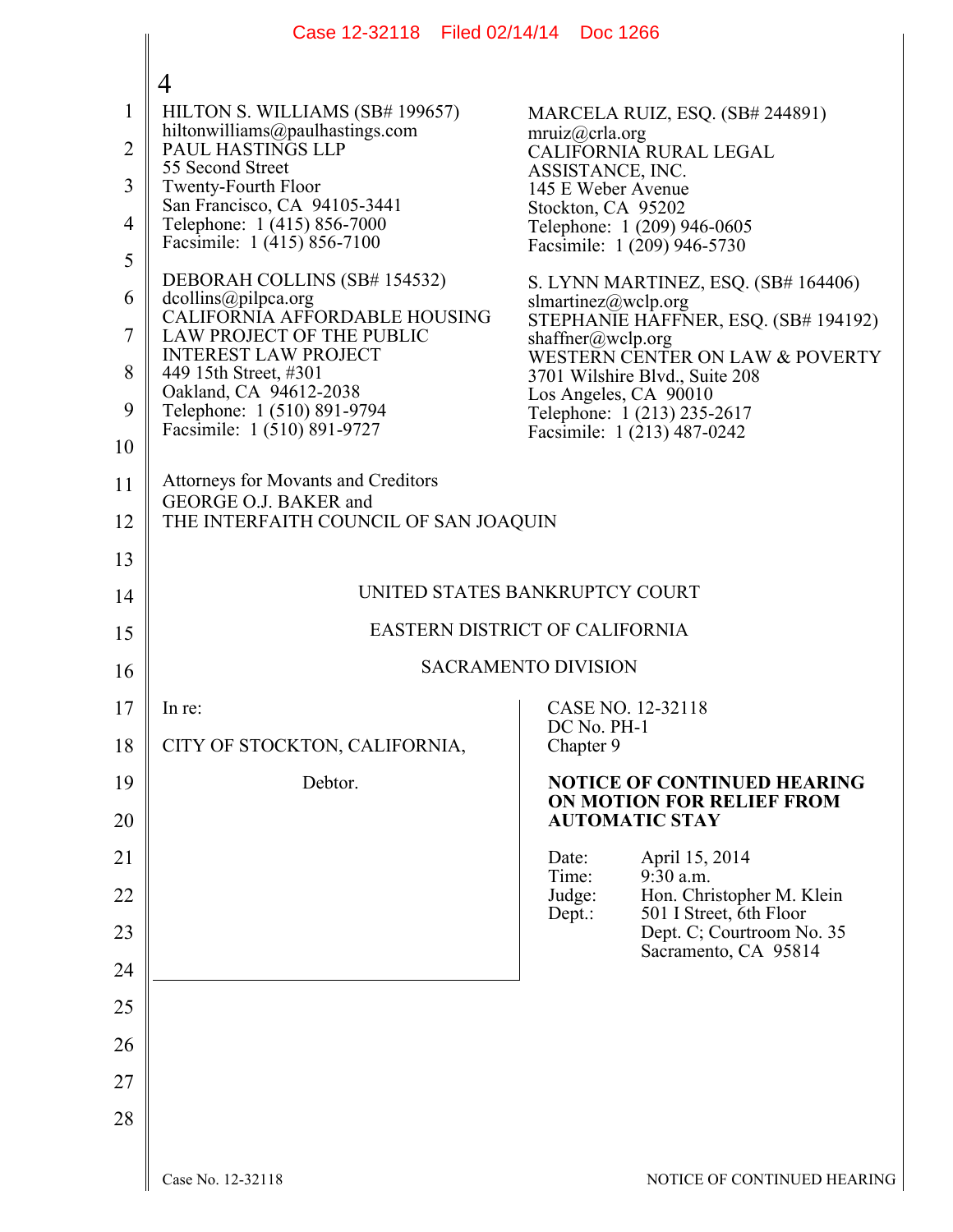## 2

3

4

1

## **NOTICE OF CONTINUED HEARING ON MOTION FOR RELIEF FROM AUTOMATIC STAY**

## **TO THE UNITED STATES TRUSTEE, ALL PARTIES AND THEIR COUNSEL OF RECORD:**

5 6 7 8 9 10 11 12 13 14 15 16 On November 29, 2012, George O.J. Baker and the Interfaith Council of San Joaquin filed their Notice of Motion, Motion, Memorandum of Points and Authorities, and supporting papers on behalf of the Price Judgment Creditors seeking an order granting relief from the automatic stay imposed by these bankruptcy proceedings to allow Movants to seek enforcement of a stipulated judgment entered by the United States District Court for the Eastern District of California in the case of *Price, et al. v. City of Stockton, California, et al.*, Case No. CV S-02-0065 LKK KJM ("*Price* Judgment"). The hearing on the Motion was scheduled to take place January 8, 2013, at 9:30 a.m., before the Honorable Christopher M. Klein at the courthouse identified in the caption above. By agreement, the hearing was continued to April 9, 2013, then to May 21, 2013, and after that to July 16, 2013, again to September 10, 2013, once more to October 22, 2013, again to November 18, 2013, then to January 14, 2014, and after that to February 25, 2014 to accommodate the parties' mediation efforts.

17 18 19 20 21 22 23 24 **PLEASE TAKE NOTICE** that George O.J. Baker and the Interfaith Council of San Joaquin, pursuant to their further agreement with the Debtor, City of Stockton, California, hereby continue the hearing on their Motion For Relief From Automatic Stay from February 25, 2014 to April 15, 2014 at 9:30 a.m., before the Honorable Christopher M. Klein at the courthouse identified in the caption above. In accordance with the parties' agreement, the continuance of the hearing on the Motion For Relief From Automatic Stay filed by George O.J. Baker and the Interfaith Council of San Joaquin on behalf of the Price Judgment Creditors is without prejudice of any kind whatsoever to any of Movants' rights in connection with their Motion.

25 26 27 28 **PLEASE TAKE FURTHER NOTICE** that any written opposition, objection, or response to the Motion should be filed with the Court pursuant to all applicable Federal Rules of Bankruptcy Procedure and Local Rules of Practice for the United States Bankruptcy Court for the Eastern District of California, and served upon all appropriate parties including, but not limited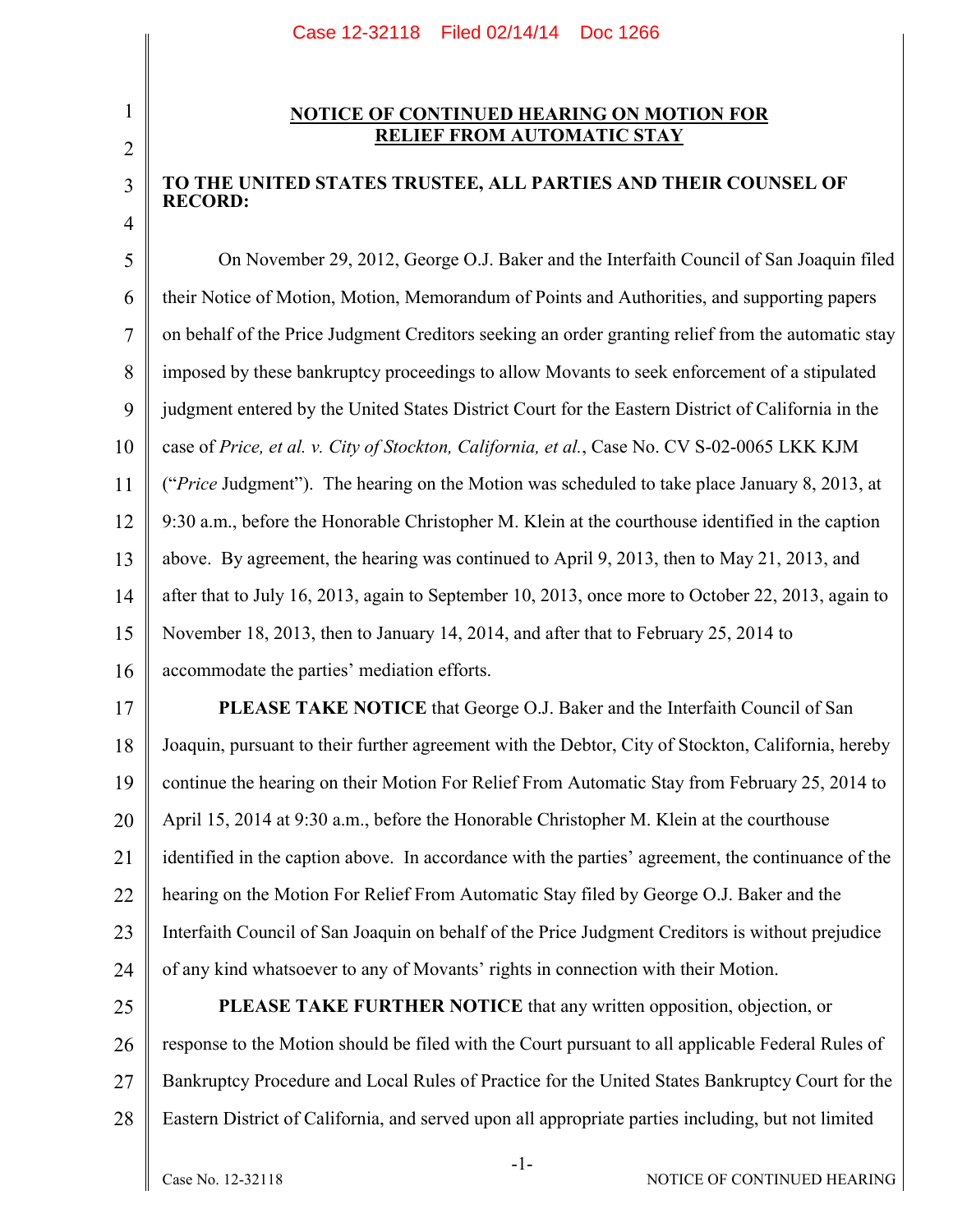## Case 12-32118 Filed 02/14/14 Doc 1266

1 2 3 4 to, counsel for the parties, counsel for the Price Judgment Creditors (via ECF or at the address stated in the above caption), and Trustee's counsel. The timeframes for the filing of any such written opposition, objection, or response to the Motion shall be calculated in accordance with the continued hearing date of April 15, 2014.

5 6 7 8 9 10 11 12 13 14 15 16 17 18 19 20 21 22 23 24 As demonstrated in Movants' previously-filed Memorandum Of Points And Authorities, and as summarized below, cause exists to order relief from the automatic bankruptcy stay to enforce the *Price* Judgment before Judge Karlton in the United States District Court for the Eastern District of California for at least three reasons. First, the *Price* Judgment requires the construction of 340 lower income housing units to replace residences demolished as a result of redevelopment. Only 161 of the replacement units have in fact been completed to date and, under federal law, these are outstanding equitable obligations – not monetary debts – and are accordingly not dischargeable in a bankruptcy proceeding. Second, the *Price* Judgment required the creation of a \$1.45 million fund to be paid to eligible claimants for relocation assistance. After five years, and well prior to the City's bankruptcy filing, the remaining balance (which is over \$1 million) was required to be set aside in a restricted fund of the Stockton Redevelopment Agency, to be used only for construction of extremely low income housing. When California's redevelopment agencies were dissolved, the City of Stockton as "successor agency" – a legal entity separate from the City itself – elected to assume the former relocation agency's obligations. The obligations in the *Price* Judgment regarding the relocation assistance fund are thus not obligations of the City at all but, rather, of the City in its capacity as the "successor agency" and are accordingly not properly included within this bankruptcy estate. Finally, any analysis of the various factors that Courts consider in evaluating whether to grant relief from stay favors the Price Judgment Creditors and their efforts to enforce the long-overdue obligations in the *Price* Judgment.

25 26 27 Pursuant to Section 362 of the Bankruptcy Code, the *Price* Judgment Creditors respectfully request that the Court enter an order granting relief from the automatic bankruptcy stay to permit judicial enforcement of the *Price* Judgment.

28

-2-